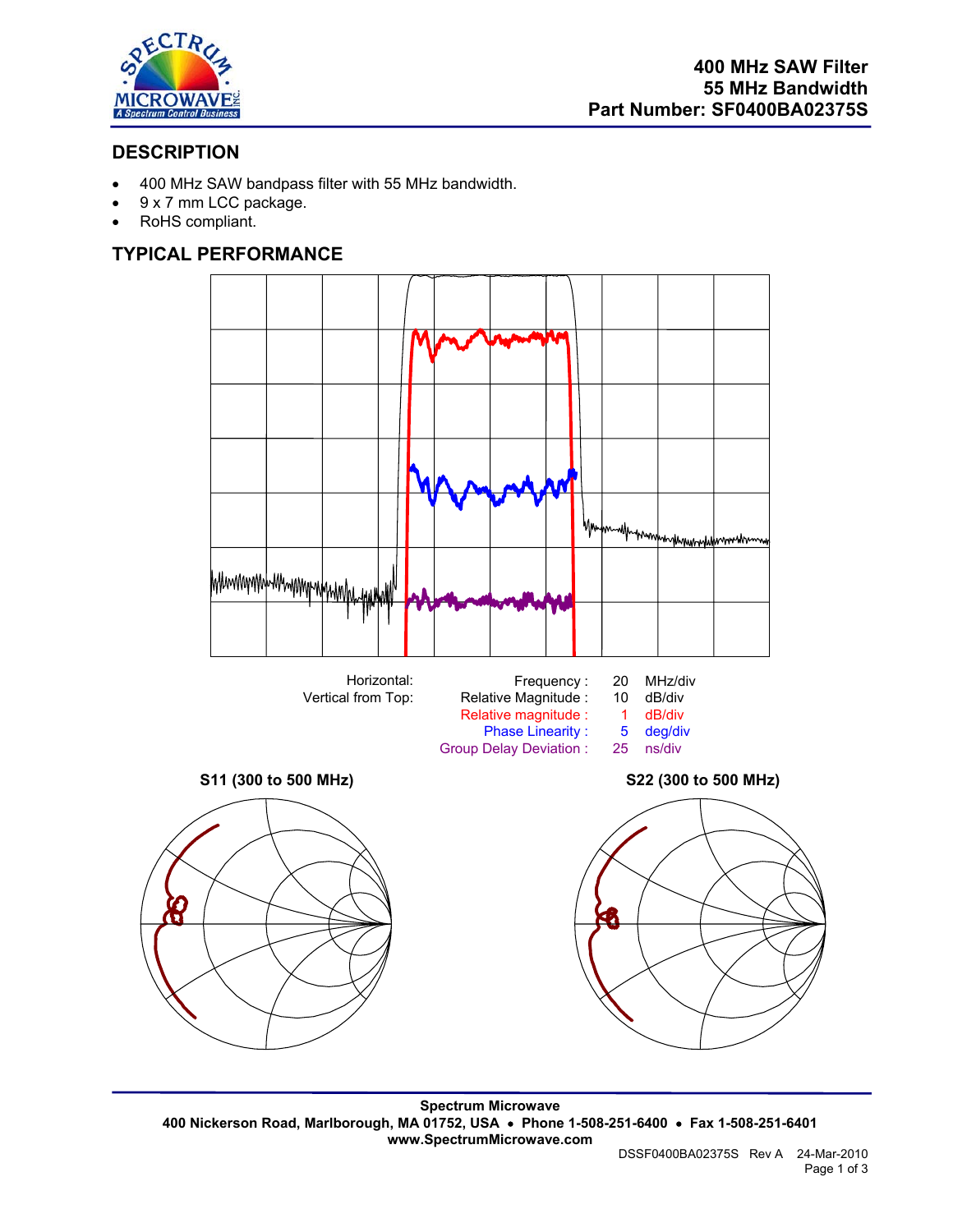

## **SPECIFICATION**

| <b>Parameter</b>                                | Min    | <b>Typ</b> | <b>Max</b> | <b>Units</b> |
|-------------------------------------------------|--------|------------|------------|--------------|
| Center Frequency (Fc) <sup>1</sup>              |        | 400        |            | <b>MHz</b>   |
| <b>Minimum Insertion Loss</b>                   |        | 22.0       | 25         | dB           |
| Lower 1 dB Band Edge                            |        | 371.32     | 372.50     | <b>MHz</b>   |
| Upper 1 dB Band Edge                            | 427.50 | 428.48     |            | <b>MHz</b>   |
| Lower 20 dB Band Edge                           | 367.50 | 368.15     |            | <b>MHz</b>   |
| Upper 20 dB Band Edge                           |        | 431.62     | 432.50     | <b>MHz</b>   |
| Lower 40 dB Band Edge                           | 360.00 | 367.00     |            | <b>MHz</b>   |
| Upper 40 dB Band Edge                           |        | 432.80     | 440.00     | <b>MHz</b>   |
| Phase Linearity (Fc +/- 27 MHz)                 |        | 4          | 9          | deg p-p      |
| Group Delay Ripple (Fc +/- 27 MHz) <sup>3</sup> |        | 15         | 40         | ns p-p       |
| <b>Absolute Delay</b>                           |        | 800        |            | ns           |
| Amplitude Ripple (Fc +/- 27 MHz)                |        | 0.6        |            | $dB$ p-p     |
| Rejection (100 MHz to 340 MHz)                  | 45     | 55         |            | dB           |
| Rejection (460 MHz to 600 MHz)                  | 45     | 48         |            | dB           |
| Source and Load Impedance                       |        | 50         |            | $\Omega$     |
| <b>Ambient Temperature</b>                      |        | 25         |            | $^{\circ}$ C |
| Temperature coefficient of frequency            |        | $-72$      |            | ppm/°C       |

Notes: 1. Average of the lower and upper 3 dB band edge frequencies.

2. Parameter is measured relative to the minimum insertion loss.

3. Measured using smoothing aperture of 1% of the swept bandwidth.

4. Since no matching components are used, return loss will be low.

## **MAXIMUM RATINGS**

| -arameter                          | Min |    | Max | unnis  |
|------------------------------------|-----|----|-----|--------|
| Storage Temperature Range          | -40 | 25 | 85  | $\sim$ |
| <b>Operating Temperature Range</b> | 15  | 25 | 35  | $\sim$ |
| Input Power Level                  | -   |    | 10  | dBm    |

### **MATCHING CIRCUIT**



Note: External matching components are not required.